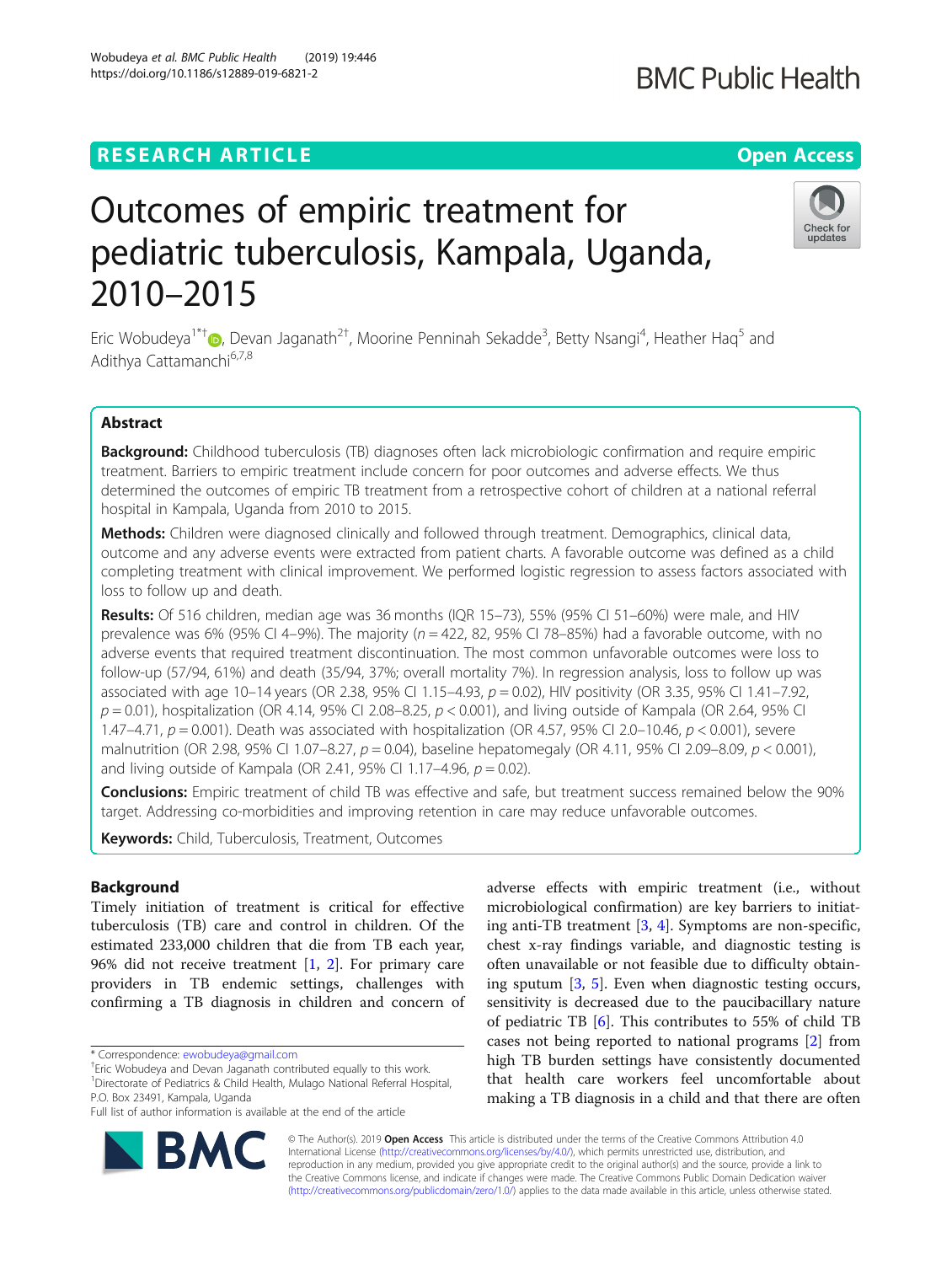delays in care [\[7](#page-5-0)–[9\]](#page-5-0). For example, a cross-sectional study of six primary clinics in Kampala found that no children who met clinical criteria for TB had been started on anti-TB treatment [[10\]](#page-5-0). While algorithms exist to identify children with TB based on clinical factors [[11](#page-5-0)–[13\]](#page-5-0), a concern is that without microbiologic confirmation, misdiagnosis could result in poor outcomes or adverse events from anti-TB treatment. A better understanding of outcomes of children treated empirically for TB based on a clinical diagnosis would provide more guidance to providers about the effectiveness and safety. We thus analyzed outcomes of children less than 15 years of age with clinically diagnosed TB receiving empiric treatment over a five-year period at a national referral hospital in Kampala, Uganda, and factors associated with the unfavorable outcomes of lost to follow up and death.

## Methods

## Study design and setting

This was a retrospective cohort study of children treated for clinically diagnosed TB at Mulago National Referral Hospital Pediatric TB Clinic. The clinic treats children up to 14 years of age with drug-susceptible TB using Fixed Dose Combination (FDC) treatment in accordance with Uganda National TB and Leprosy Programme (NTLP) guidelines [[13\]](#page-5-0). Children are seen in clinic every two weeks during the first month of treatment and monthly thereafter for the standard six-month or twelve-month treatment depending on the TB disease type. At each visit, clinical notes are documented using standardized forms and entered into a secure electronic database. Adverse events are monitored based on clinical symptoms and exam, without routine laboratory testing. Management of any adverse events were completed according to national guidelines [[12\]](#page-5-0). The Mulago Hospital Research and Ethics Committee approved the study protocol and waived the requirement for informed consent.

#### Study population

We included all children less than 15 years old treated empirically for TB between January 2010 and December 2015. Clinical diagnosis was made per NTLP guidelines [[12,](#page-5-0) [13](#page-5-0)]. We excluded children if they had multi-drug resistant (MDR) TB, were transferred, or were missing key variables (age and treatment outcome). As a comparison, outcomes on children with confirmed TB were also collected.

## Data collection and definitions

The data was not publically available hence we obtained Mulago Hospital permission to use the data. We extracted demographic and clinical data including HIV status, type of TB, TB treatment outcome, and any

adverse events from the Pediatric TB Clinic electronic database. We defined severe malnutrition as a weightfor-age Z score less than − 3. We defined a favorable outcome if the child completed treatment and had documented clinical improvement, and an unfavorable outcome if the child died, failed treatment (no clinical improvement or treatment discontinuation) or was lost to follow-up prior to completion of treatment.

## Statistical analysis

Descriptive statistics were assessed with proportions and 95% confidence intervals (CI) for categorical variables and median and interquartile range (IQR) for continuous variables. For bivariate analysis of characteristics associated with favorable versus unfavorable outcome, we compared proportions using the chi-squared test. We stratified unfavorable outcomes into loss to follow up and death, and conducted logistic regression on characteristics with *p*-value  $< 0.05$  from the unfavorable bivariate analysis. HIV status and severe malnutrition (known to be associated with unfavorable outcome) [[14,](#page-5-0) [15\]](#page-5-0), and sex were also included. Odds Ratios (OR) were presented with 95% Confidence Intervals (CI); *p*-value  $< 0.05$  was considered significant. We performed analyses using STATA 15 (Stata Corp, College Station, TX, USA).

## Results

#### Cohort characteristics

Of 713 children treated for TB during the study period, there were 64 with confirmed TB, 1 with MDR TB, 1 with missing age information, 23 who were transferred out, and 108 with missing treatment outcome (Fig. [1](#page-2-0)), for a total of 516 children empirically started on anti-TB treatment.

Details of patient characteristics by outcome are shown in Table [1](#page-2-0). The median age was 36 months (IQR 15–73), 55% (95% CI 51–60%) were male, and about half resided outside of Kampala district (46, 95% CI 41– 50%). The majority (65, 95% CI 61–69%) were below five years old, and HIV prevalence was 6% (31/509, 95% CI 4–9%). The prevalence of severe malnutrition was 22% (76/349, 95% CI 18–26%). Over two-thirds (69%, 354/515, 95% CI 65–73%) of diagnoses were pulmonary TB cases.

#### Outcomes of empiric treatment

Of the 516 children empirically started on anti-TB treatment, 422 (82%) children had a favorable treatment outcome. Of the 94 children with unfavorable outcomes, 61% (57/94) were lost to follow-up, 37% (35/94) died, and 2% (2/94) failed treatment. The majority of deaths were in children under five years (22/35, 63%); three deaths occurred in children infected with HIV. The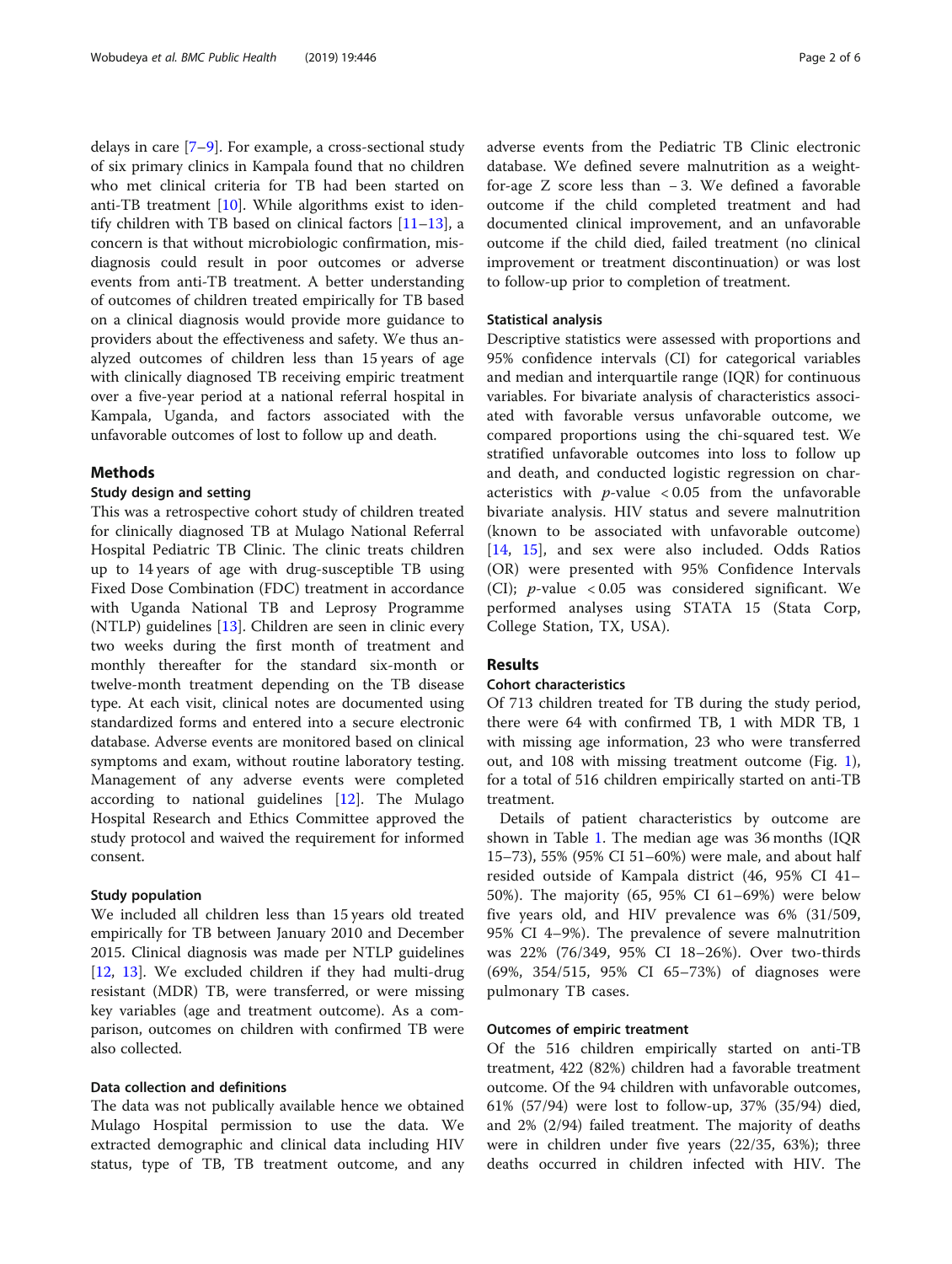<span id="page-2-0"></span>

**Table 1** Demographic and clinical characteristics of children empirically treated for TB at Mulago Pediatric TB unit ( $N = 516$ )\*

| Characteristic                                 | Favorable $(N = 422)$<br>N (%, 95 CI) | Unfavorable $(N = 94)$<br>N (%, 95 CI) | $p$ -value <sup>+</sup> |
|------------------------------------------------|---------------------------------------|----------------------------------------|-------------------------|
|                                                |                                       |                                        |                         |
| $<$ 5 years                                    | 280 (66, 62-71)                       | 57 (61,50-70)                          | 0.006                   |
| 5-9 years                                      | 104 (25, 21-29)                       | 18 (19, 12-28)                         |                         |
| $10-14$ years                                  | $38(9, 7-12)$                         | 19 (20, 13-30)                         |                         |
| Male Sex                                       | 238 (56, 52-61)                       | 48 (51, 41-61)                         | 0.35                    |
| Reside outside of Kampala                      | 174 (41, 37-46)                       | $62(66, 56-75)$                        | < 0.001                 |
| Pulmonary TB $(n = 515)$                       | 291 (69, 65-73)                       | 53 (67, 57-76)                         | 0.69                    |
| HIV positive $(n = 509)$                       | $19(5, 3-7)$                          | $12(14, 8-23)$                         | 0.001                   |
| Severe Malnutrition <sup>‡</sup> ( $n = 349$ ) | 60 (20, 16-25)                        | 16 (32, 20-46)                         | 0.06                    |
| Hospitalized ( $n = 480$ )                     | $33(8, 6-11)$                         | 26 (34, 24-45)                         | < 0.001                 |
| Abnormal Chest X-ray ( $n = 367$ )             | 297 (93, 90-96)                       | 46 (94, 82-98)                         | 1.0                     |
| BCG vaccinated $(n = 301)$                     | 239 (92, 88-95)                       | 35 (83, 68-92)                         | 0.06                    |
| Baseline Hepatomegaly ( $n = 383$ )            | $28(8, 6-12)$                         | 13 (30, 18-46)                         | < 0.001                 |
| TST Positive $(n = 246)$                       | 161 (75, 69-80)                       | 18 (58, 40-74)                         | 0.05                    |

\*N = 516 unless missing data, with number available indicated in parentheses

† p-value by Chi-squared or Fisher's exact testing

‡ Severe malnutrition defined as weight-for-age Z score less than − 3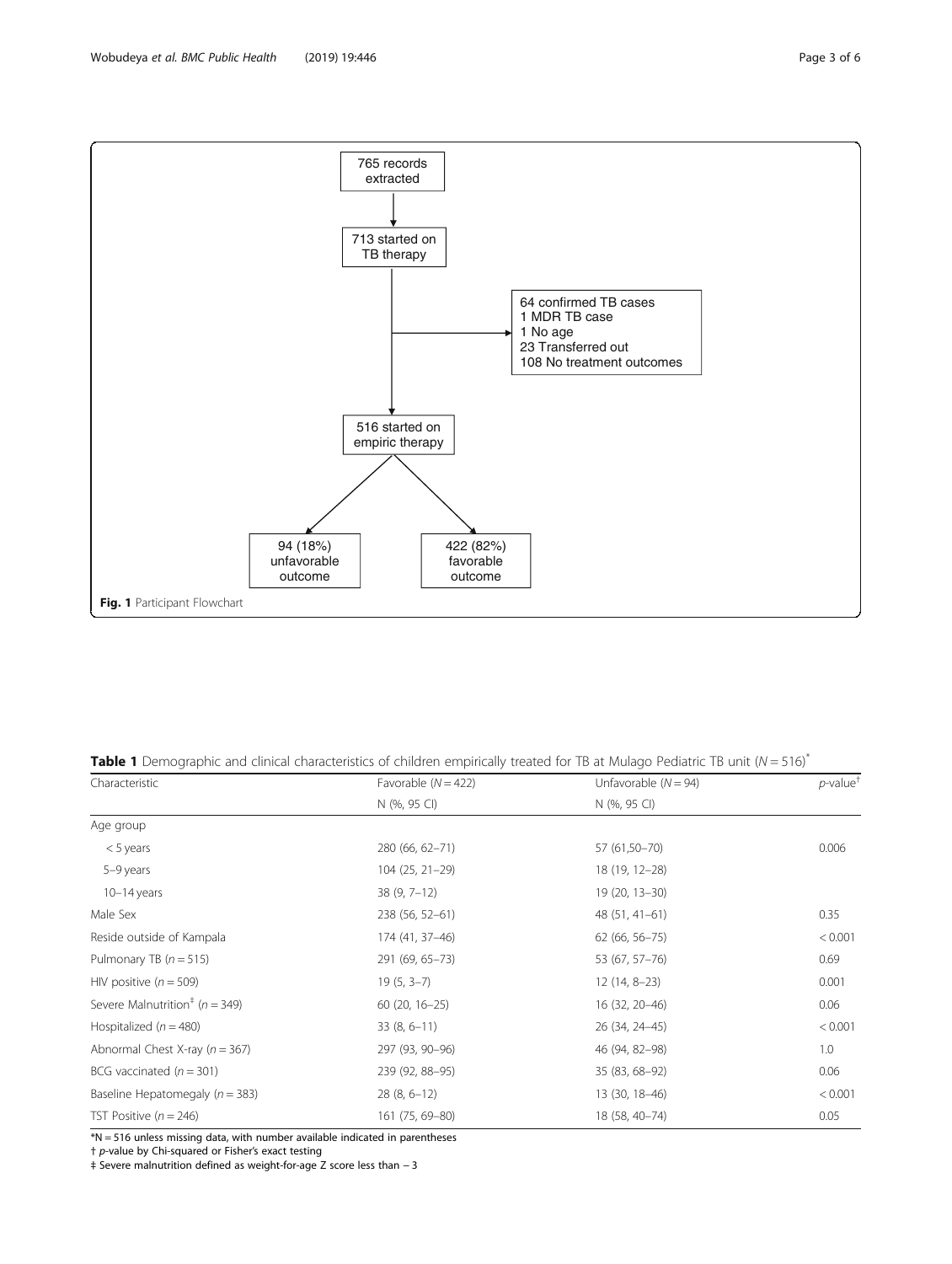proportion of children on empiric treatment with favorable outcomes was similar to the children who had confirmed TB (48 of 54 with outcomes, 89%, versus 82% on empiric treatment,  $p = 0.17$ ).

In total, there were eight drug reactions reported at follow up visits, with complaints that included paresthesia in the lower limbs, scaling in the plantar foot, vomiting, pallor and myalgia. However, there were no adverse events reported that required treatment discontinuation.

Unfavorable outcomes were more likely among children aged 10–14 years, HIV positive, not residing in Kampala, with baseline hepatomegaly, and hospitalization (Table [1](#page-2-0)). When stratified by loss to follow up and death (Table 2), loss to follow up was associated with age 10–14 years (OR 2.38, 95% CI 1.15– 4.93, p = 0.02), HIV infection (OR 3.35, 95% CI 1.41– 7.92,  $p = 0.01$ ), hospitalization (OR 4.14, 95% CI 2.08– 8.25,  $p < 0.001$ ), and residing outside of Kampala (OR 2.64, 95% CI 1.47-4.71,  $p = 0.001$ ). Death was associated with being hospitalized (OR 4.57, 95% CI 2.0– 10.46, p < 0.001), severe malnutrition (OR 2.98, 95% CI 1.07–8.27,  $p = 0.04$ ), hepatomegaly at baseline (OR 4.11, 95% CI 2.09–8.09, p < 0.001), and residing outside of Kampala (OR 2.41, 95% CI 1.17–4.96, p = 0.02).

## **Discussion**

In this study, we describe empiric treatment outcomes of children clinically diagnosed with TB at a referral center in Kampala, Uganda from 2010 to 2015. The majority of children (82%) had a favorable outcome with clinical improvement. However, this is below the World Health Organization (WHO) target of 90% treatment success [[16\]](#page-5-0). There were no adverse events that required discontinuation of treatment. Loss to follow-up was the most common unfavorable outcome and was associated with older age (10–14 years), HIV infection, hospitalization, and living outside of Kampala. Death was the next cause of unfavorable outcome, and was associated with hospitalization, severe malnutrition, baseline hepatomegaly, and living outside of Kampala. Thus, empiric treatment was found to be safe and effective for most children, but greater efforts are needed to improve outcomes.

While the proportion with favorable outcome was below the global target, it corresponds with child TB outcomes in similar settings [[16](#page-5-0)]. Retrospective studies in Nigeria, South Africa and Ethiopia found child TB (confirmed and clinically diagnosed) success rates of 77.4% [\[17](#page-5-0)], 78% [[18\]](#page-5-0), and 85.5% [\[19](#page-5-0), [20\]](#page-5-0), respectively. We also found a similar favorable proportion among the confirmed child TB cases. Our data support that empiric treatment of TB in children without microbiologic confirmation does not lead to worse outcomes.

Loss to follow-up was the most common reason for an unfavorable outcome. HIV co-infection has been associated with loss to follow up in youth [[21,](#page-5-0) [22\]](#page-5-0), and may be related to the additional pill burden, stigma and fear of discrimination. Hospitalization and not living in Kampala also were associated with loss to follow up; improved efforts are needed to ensure follow up after a child is discharged from the hospital, and to address barriers to obtaining care if the child does not live near the clinic. For example, Defeat TB is an initiative in Uganda to improve TB treatment success through health system strengthening to improve coordination of care and decentralize TB diagnosis and management [[23](#page-5-0)].

Children age 10–14 years were more than twice as likely to be lost to follow up as children under 5 years. Compared to younger children, adolescents with TB face unique challenges to their care, including greater peer pressure, stigma, behavioral issues, substance abuse and prevalence of co-morbidities including HIV [\[2](#page-4-0)]. A retrospective analysis in South Africa found that 15% of adolescents with HIV aged 15–19 years discontinued TB

|                            | Loss to Follow Up   |         | Death               |            |
|----------------------------|---------------------|---------|---------------------|------------|
|                            | OR (95% CI)         | p-value | OR (95% CI)         | $p$ -value |
| Age Group                  |                     |         |                     |            |
| $< 5$ yrs                  | <b>REF</b>          |         | <b>REF</b>          |            |
| $5-9$ yrs                  | $0.88(0.43 - 1.80)$ | 0.73    | $0.87(0.36 - 2.09)$ | 0.76       |
| $10-14$ yrs                | 2.38 (1.15-4.93)    | 0.02    | $1.68(0.65 - 4.36)$ | 0.28       |
| Male sex                   | $0.75(0.43 - 1.31)$ | 0.31    | $0.84(0.42 - 1.67)$ | 0.62       |
| HIV positive               | $3.35(1.41 - 7.92)$ | 0.01    | $1.60(0.46 - 5.57)$ | 0.46       |
| Hospitalization            | $4.14(2.08 - 8.25)$ | < 0.001 | $4.57(2.0 - 10.46)$ | < 0.001    |
| resides outside of Kampala | $2.64(1.47-4.71)$   | 0.001   | $2.41(1.17 - 4.96)$ | 0.02       |
| Severe Malnutrition        | $1.46(0.65 - 3.3)$  | 0.36    | 2.98 (1.07-8.27)    | 0.04       |
| Baseline Hepatomegaly      | $1.36(0.83 - 2.22)$ | 0.22    | 4.11 (2.09-8.09)    | < 0.001    |

CI Confidence Interval, OR odds ratio, HIV Human Immunodeficiency Virus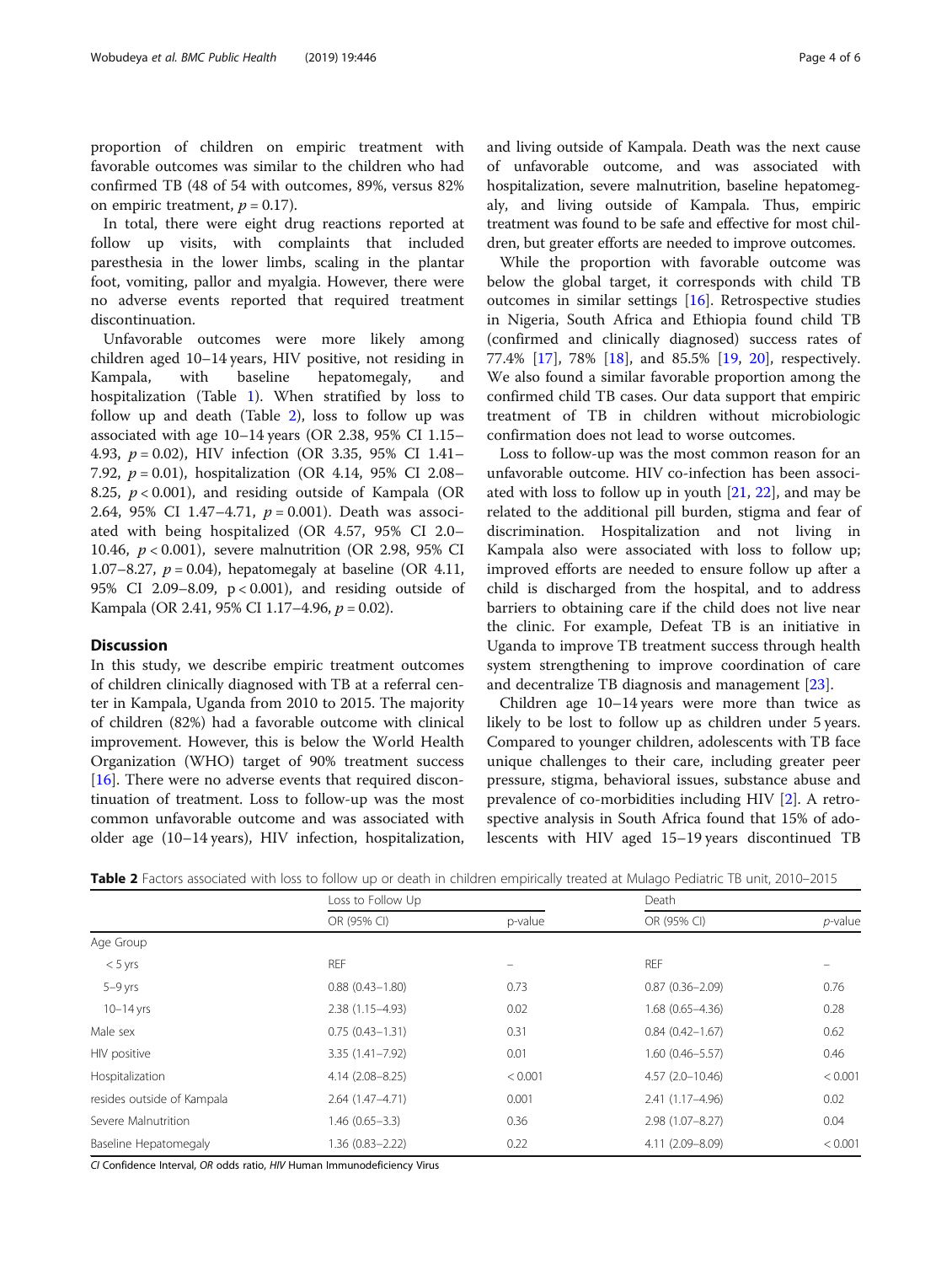<span id="page-4-0"></span>Mortality was the second most common unfavorable outcome. Our overall mortality was high at 7%, similar to the study in Nigeria that found a child TB mortality of 6% [[17\]](#page-5-0). Consistent with past studies [\[17](#page-5-0)–[19\]](#page-5-0), our analyses found that factors related to more severe disease were associated with death, namely hospitalization, severe malnutrition and hepatomegaly. Living outside of Kampala district was also associated with death, and may reflect socioeconomic factors or delays in diagnosis and management.

Prior assessments of child TB outcomes have included both confirmed and clinically diagnosed TB. Confirmed cases may reflect children with higher bacterial load or occur in settings where there is greater access to diagnostics. By focusing only on children empirically treated for TB based on a clinical diagnosis, we sought to provide outcome data that was more generalizable to the majority of health care workers in low-resource settings.

There were also some potential limitations to our study. As a retrospective cohort, we cannot comment on the accuracy of the clinical diagnoses, although documented symptoms and signs were consistent with national guidelines. The study was conducted at a referral hospital, and may lower generalizability to primary care clinics. Mortality from alternative diagnoses were possible, and the exact causes of death were unknown. Adherence was not consistently documented. There was no available data on contacts with multi-drug resistant (MDR) TB to address empiric MDR treatment. The sample had a low proportion with HIV infection and limits the assessment of outcomes of empiric TB treatment in HIV-TB co-infected children. In particular, HIV-related mortality was low, and may be an underestimate as we did not include children with confirmed TB, who were transferred out or who had missing outcomes. The low number of unfavorable outcomes did not provide the power for a multivariable stratified regression analysis. Data was also not available on any follow-up laboratory testing to determine sub-clinical adverse events such as elevated liver transaminases on treatment.

## Conclusions

Our results highlight that initiation of empiric TB care in children is overall safe and effective if health care workers use appropriate clinical guidelines. However, they also suggest that diagnosis and initiation of treatment are only the beginning of the care cascade; health facility strengthening and age-appropriate care is critical to ensure favorable outcomes and retention in care.

#### Abbreviations

aOR: Adjusted odds ratio; BCG: Bacillus Calmette–Guérin; CI: Confidence interval; FDC: Fixed Dose Combination; HIV: Human Immunodeficiency Virus; IQR: Interquartile Range; MDR: Multi-drug resistant; OR: Odds ratio; TB: Tuberculosis; TST: Tuberculin Skin Test; WHO: World Health Organization

#### Acknowledgements

We thank the families, staff, and administration at the Mulago National Referral Hospital for their efforts in diagnosing and managing these children with TB.

#### Funding

DJ is a Fellow in the Pediatric Scientist Development Program. This project was supported by grants from the Eunice Kennedy Shriver National Institute of Child Health and Human Development (K12 HD000850) and the National Heart, Lung, and Blood Institute (R01 HL139717). The funders had no role in the design, collection, analysis, interpretation, or writing of the study.

#### Availability of data and materials

The datasets used and/or analyzed during the current study are available from the corresponding author on reasonable request.

#### Authors' contributions

DJ, EW and AC conceptualized the study and analysis. EW, MPS, BN and HH provided oversight and collection of the data. EW and DJ conducted the analysis. DJ and EW drafted the manuscript, and all authors provided revisions. All authors have read and approved the manuscript.

#### Ethics approval and consent to participate

The Mulago Hospital Research and Ethics Committee approved the study protocol and waived the requirement for informed consent. We conduct chart reviews and did not get into contact with human subjects.

#### Consent for publication

Not applicable.

#### Competing interests

EW is an associate editor of the BMC Public Health journal. All the authors declare that they have no competing interests.

#### Publisher's Note

Springer Nature remains neutral with regard to jurisdictional claims in published maps and institutional affiliations.

#### Author details

<sup>1</sup> Directorate of Pediatrics & Child Health, Mulago National Referral Hospital P.O. Box 23491, Kampala, Uganda. <sup>2</sup> Division of Pediatric Infectious Diseases, University of California, 550 16th St. 4th floor, San Francisco, CA 94158, USA. <sup>3</sup>National TB and Leprosy Program (NTLP), Plot 6, Lourdel Road, Nakasero, P. O. Box 7272, Kampala, Uganda. <sup>4</sup>USAID RHITES-EC, University Research Co. LLC, Plot 40, Ntinda II Road, PO Box 28745, Kampala, Uganda. <sup>5</sup>Department of Pediatrics, Baylor College of Medicine, Houston, TX, USA. <sup>6</sup>Division of Pulmonary and Critical Care Medicine, University of California, 1001 Potrero Ave, SFGH 5, San Francisco, CA 94110, USA. <sup>7</sup>Center for Vulnerable Populations, Department of Medicine, University of California, San Francisco, USA. <sup>8</sup>Curry International Tuberculosis Center, University of California, San Francisco, USA.

#### Received: 7 February 2019 Accepted: 15 April 2019 Published online: 29 April 2019

#### References

- 1. Dodd PJ, Yuen CM, Sismanidis C, Seddon JA, Jenkins HE. The global burden of tuberculosis mortality in children: a mathematical modelling study. Lancet Glob Health. 2017;5(9):e898–906.
- 2. World Health Organization. Roadmap towards ending TB in children and adolescents.10 Dec 2018. Available from: [https://www.who.int/tb/](https://www.who.int/tb/publications/2018/tb-childhoodroadmap/en/) [publications/2018/tb-childhoodroadmap/en/.](https://www.who.int/tb/publications/2018/tb-childhoodroadmap/en/)
- 3. Marais BJ. Improving access to tuberculosis preventive therapy and treatment for children. Int J Infect Dis. 2017;56:122–5.